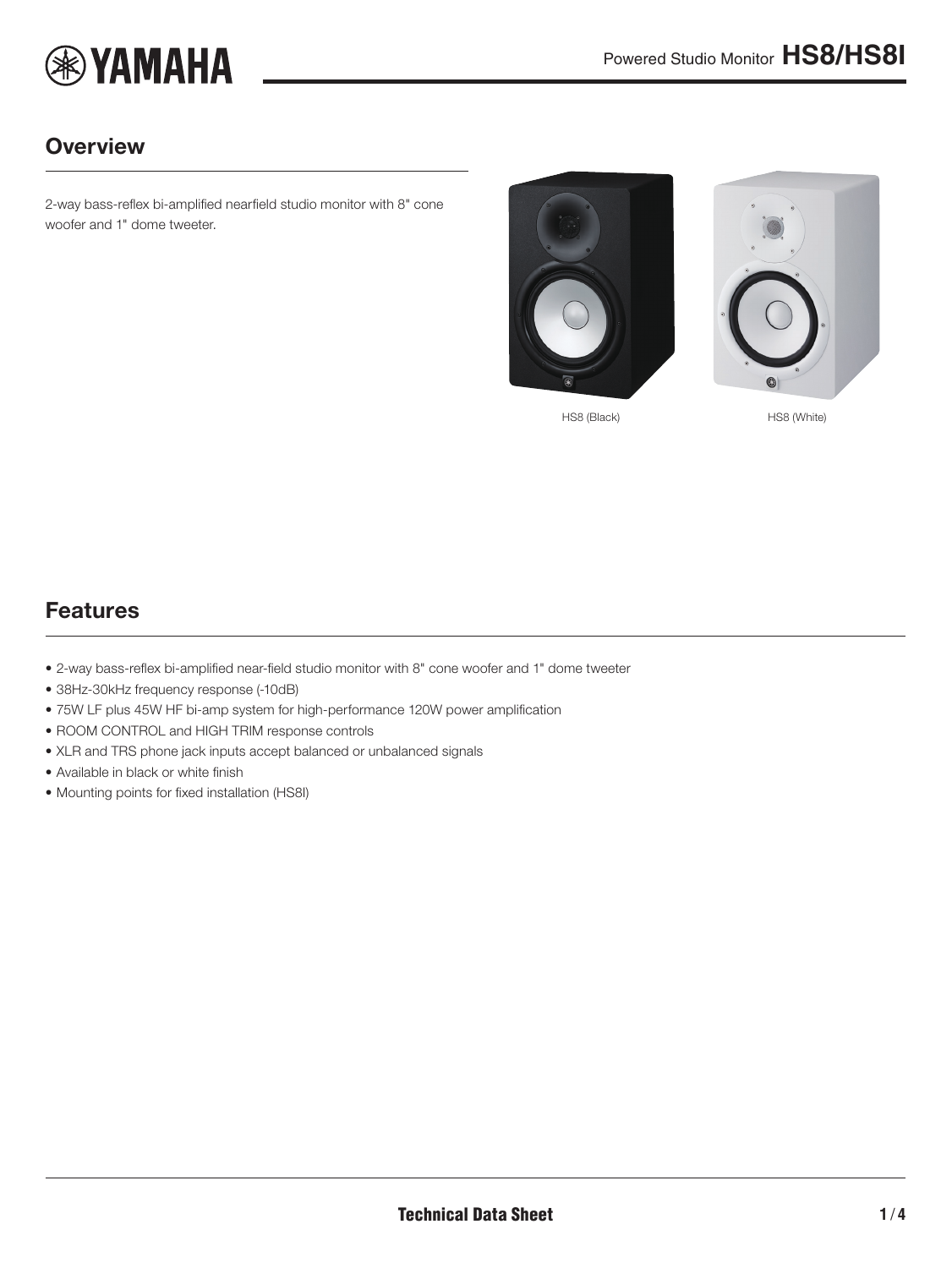

# **Specifications**

#### **General Specifications**

| <b>System Type</b>                   |                | 2-way bi-amp powered speaker, Bass-reflex type                                      |
|--------------------------------------|----------------|-------------------------------------------------------------------------------------|
| Components                           | LF             | 8" cone                                                                             |
|                                      | <b>HF</b>      | 1" dome                                                                             |
| <b>Frequency Range</b>               | $(-10dB)$      | 38Hz-30kHz                                                                          |
| <b>Crossover Frequency</b>           |                | 2kHz                                                                                |
| Output Power*1                       | <b>Dynamic</b> | 120W (LF:75W, HF:45W)                                                               |
| Controls                             |                | LEVEL control (+4 dB, center click)                                                 |
|                                      |                | EQ: HIGH TRIM switch (+/- 2 dB at HF), ROOM CONTROL switch (0/-2/-4 dB under 500Hz) |
| 1/8 Power Consumption                |                | 60W                                                                                 |
| <b>Rigging Points</b>                |                | HS8I: Four surfaces x 2 x M8 (120mm pitch)                                          |
| Material, Finish, Color              |                | MDF, Black/White                                                                    |
| Dimensions ( $W \times H \times D$ ) |                | 250mm x 390mm x 334mm (9.8" x 15.4" x 13.1")                                        |
| Net Weight                           |                | 10.2kg (22.5lbs)                                                                    |
| Packaging                            |                | Single                                                                              |
| <b>Optional Accessories</b>          |                | HS8I: BWS251-300, BWS251-400, BWS50-260, BWS50-190, BCS251, BBS251                  |
|                                      |                |                                                                                     |

\*1 Power rating (120V, 25°C). This is total value of individual output power.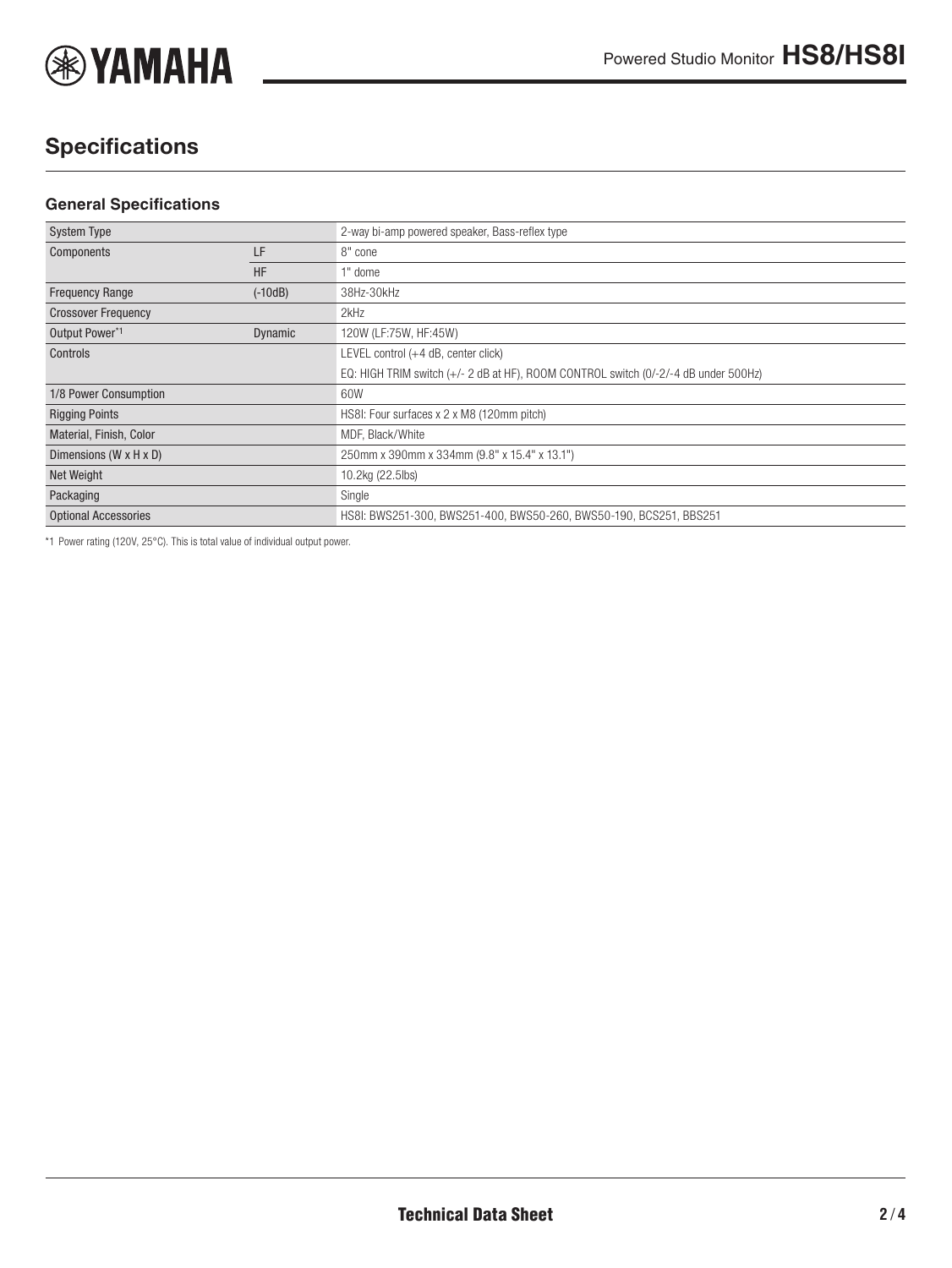

#### **Dimensions**



### **Options**

#### HS8I:

- Wall Bracket BWS251-300
- Wall Bracket BWS251-400
- 
- Ceiling Bracket BCS251
- Ceiling Bracket BWS50-260
- Ceiling Bracket BWS50-190
- Baton Bracket BBS251
- Wall Bracket BWS50-260